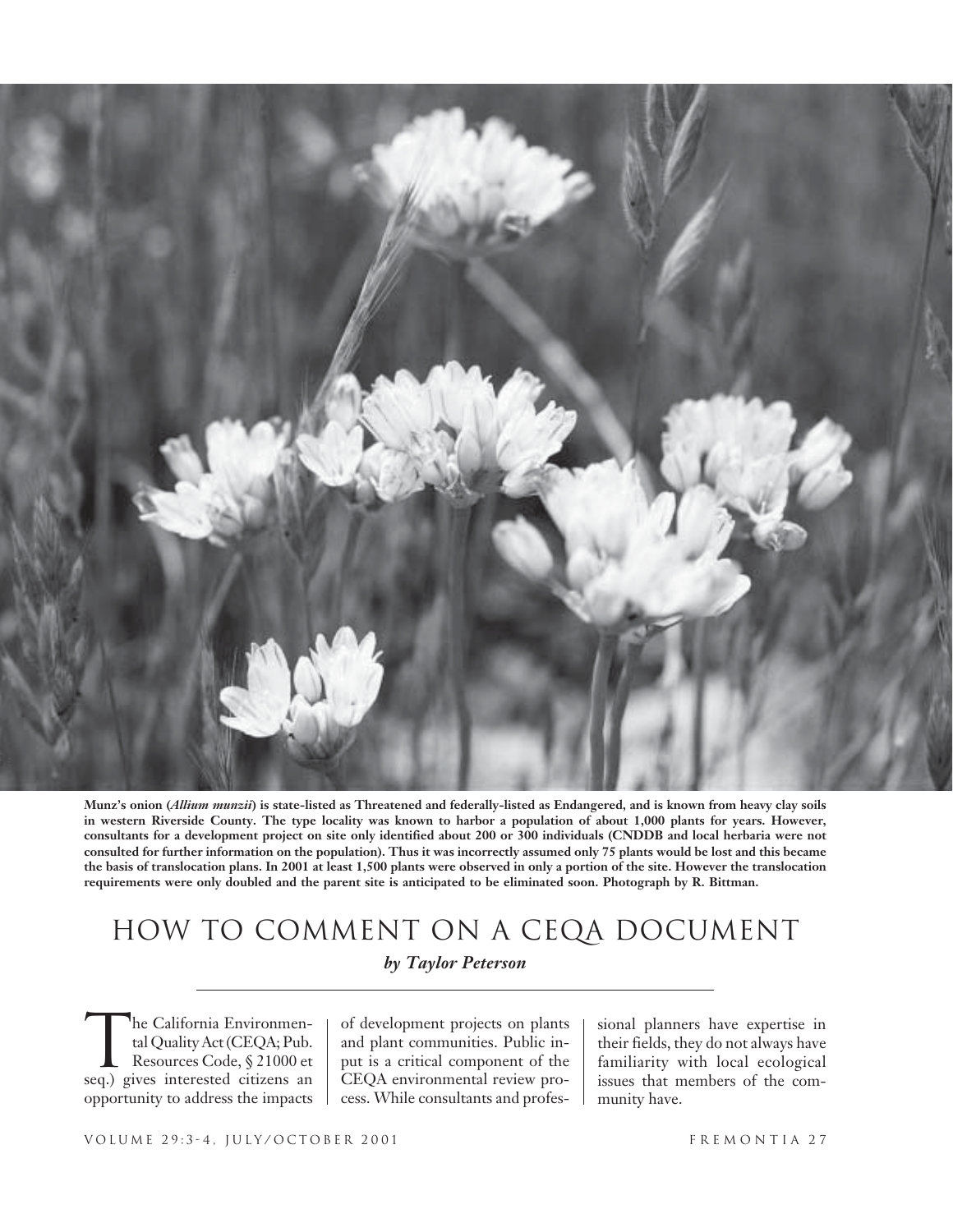| <b>ACRONYMS</b> |                                              |
|-----------------|----------------------------------------------|
| <b>CDFG</b>     | California Department of Fish and Game       |
| <b>CEOA</b>     | California Environmental Quality Act         |
| <b>DEIR</b>     | Draft Environmental Impact Report            |
| <b>EIR</b>      | <b>Environmental Impact Report</b>           |
| <b>FEIR</b>     | Final Environmental Impact Report            |
| <b>IS</b>       | Initial Study                                |
| <b>Neg Dec</b>  | <b>Negative Declaration</b>                  |
| <b>NOD</b>      | Notice of Determination                      |
| <b>NOP</b>      | Notice of Preparation                        |
| <b>OPR</b>      | Office of Planning and Research (Governor's) |

Information provided by citizens who are knowledgeable about the natural resources of a proposed project area can improve the quality of the CEQA review, simplify the job of the public decision-makers, and make an important difference in the quality of protection that natural resources receive. Citizens need to understand the CEQA process in order to make effective use of this important—but hardly fail-safe—tool.

This article depends upon frequently used terminology (refer to the Glossary on pp. 69-71 for definitions) and describes the basic process followed for two CEQA documents: the Negative Declaration (Neg Dec), which is filed for projects not expected to cause significant and unavoidable environmental impacts, and the Environmental Impact Report (EIR), which is required where such impacts are expected. A discussion of exempt projects (i.e., projects not subject to environmental impact analysis) is also provided.

Also offered are specific suggestions for effective public participation in the review process. The California Native Plant Society has often taken official positions on controversial projects and provided expert testimony at hearings. Familiarity with the laws and some acquaintance with the public review process empowers us to participate not only as CNPS members, but also as informed citizens.

# The CEQA Process

It is critically important to be involved throughout the CEQA process in order to retain the right to challenge an EIR in court if it becomes necessary. Members of the public cannot challenge the adequacy of a document without having "exhausted their administrative remedies," that is, if they have not commented when comments were requested. Sometimes exhausting the administrative remedies requires more than just providing comments when they are requested. It is a good idea to review all of the documents which are part of the legal administrative record of an EIR; requesting access to these documents may be an important step in exhausting the administrative remedies.

Every non-federal public agency in California that undertakes, supports, or approves a project by issuing a permit for land development is required by CEQA to review the potential environmental impacts of the proposed development. Such actions commonly include conditional use permits, variances, planned development permits, subdivision maps, and rezonings.

CEQA applies only to these types of *discretionary actions*. *Ministerial actions,* which generally include issuing building permits and grading permits, are not subject to CEQA. Note that some grading permits are considered discretionary, and not ministerial, by some jurisdictions.

The local planning department usually starts the CEQA review, although sometimes the public works or transportation department or a utility district may perform this function. The first step is to determine if an action is a *project* as defined by CEQA (see figure on p. 29). If it qualifies as a project, the agency then determines whether it is exempt from CEQA.

The definition of *project* in CEQA is broad:

"*Project* means an activity which may cause either a direct physical change in the environment, or a reasonably foreseeable indirect physical change in the environment, and which is any of the following: a) An activity directly undertaken by any public agency; b) An activity undertaken by a person which is supported, in whole or in part, through contracts, grants, subsidies, loans, or other forms of assistance from one or more public agencies; c) An activity that involves the issuance to a person of a lease, permit, license, certificate, or other entitlement for use by one or more public agencies." (*CEQA Guidelines*, § 21065)

If it is not exempt, the next step is to complete an Initial Study (IS) of potential environmental effect. If, after completing an IS, it is determined that the project either will not result in significant environmental impacts or can be modified to prevent such impacts, a Neg Dec or Mitigated Negative Declaration (Mitigated Neg Dec) can be prepared. If potentially significant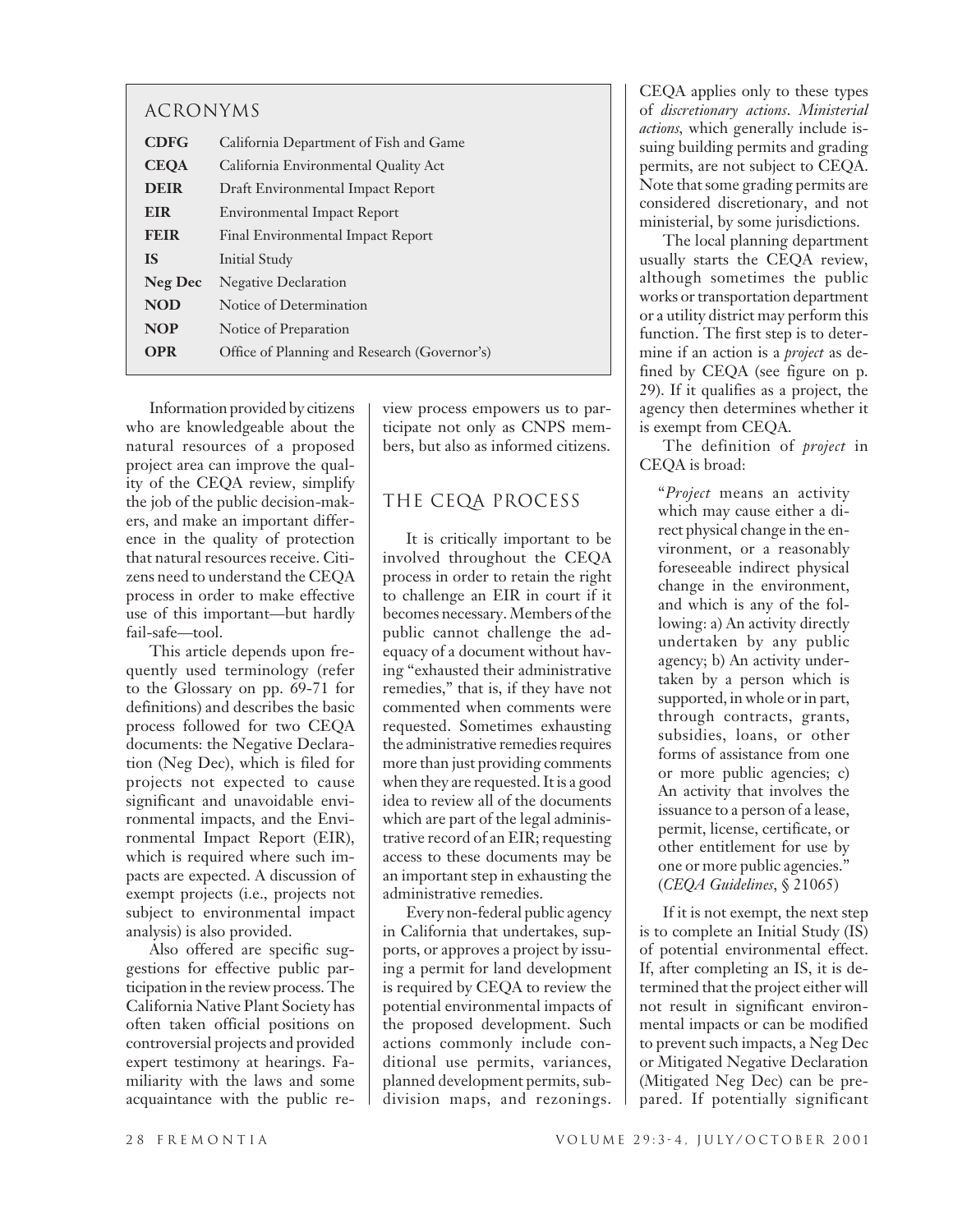environmental impacts are anticipated and the project cannot be designed to avoid those impacts, the agency should require an EIR.

The agency overseeing these documents is called the *lead agency.* It is important to note that there are numerous circumstances in which the lead agency is also the project proponent. These projects may require particularly diligent scrutiny due to the potential for a conflict of interest.

The EIR, IS, Neg Deg, Mitigated Neg Dec, and any other CEQA documents can be prepared by the lead agency, by a consultant to the lead agency, by the applicant,

or by a consultant to the applicant. Some lead agencies accept documents prepared by the applicant or consultants, while some prefer to prepare them in-house. More often than not, however, the agencies depend on outside preparers because of staff shortages or lack of technical ability.

Regardless of who prepares the document, once the agency has adopted the Neg Dec or certified the EIR, it is the lead agency that must defend the document if it is challenged in court. This hopefully prompts the lead agency to ensure that the document is accurate, complete, and legally adequate. In some

**"Three Phases of the CEQA Process" from the** *CEQA Deskbook* **(Bass et al. 1999).**



jurisdictions the developer is required to pay all preparation and legal costs of defending the document. If this is the case, the jurisdiction has little vested interest in assuring that the document is complete, and this may also warrant more diligent scrutiny in reviewing the Neg Dec or EIR.

### Exemptions From the CEQA Process

A project under CEQA may fall into one of four categories of exemption under the law: *statutory*, *categorical*, *general rule*, and *disapproved project*. Basically, exemptions apply to types of projects that have been determined by the legislature to have little or no environmental impact.

*Statutory exemptions* include ministerial projects; emergency projects; setting of tolls, fares, rates, or charges; and feasibility or planning studies for possible future action.

*Categorical exemptions* are classes of projects that the Secretary of Resources has determined will generally not have a significant effect on the environment. The Secretary has established 32 classes of categorical exemptions to date (see the *CEQA Guidelines*, §§ 15301 to 15332). Examples are replacement, repair, maintenance, minor alteration, etc. of an existing structure (Class 1), certain small facilities or structures (Class 3), and minor alterations to land (such as for landscaping) (Class 4). A categorical exemption does not apply if a reasonable possibility exists that a significant environmental effect may occur as a result of the project, including cumulative impacts (*CEQA Guidelines*, § 15300.2).

*General rule exemptions* are for projects where it is certain that there is no chance the activity could affect the environment.

A *disapproved project* is one where the agency has reviewed the

#### VOLUME 29:3-4, JULY/OCTOBER 2001 FREMONTIA 29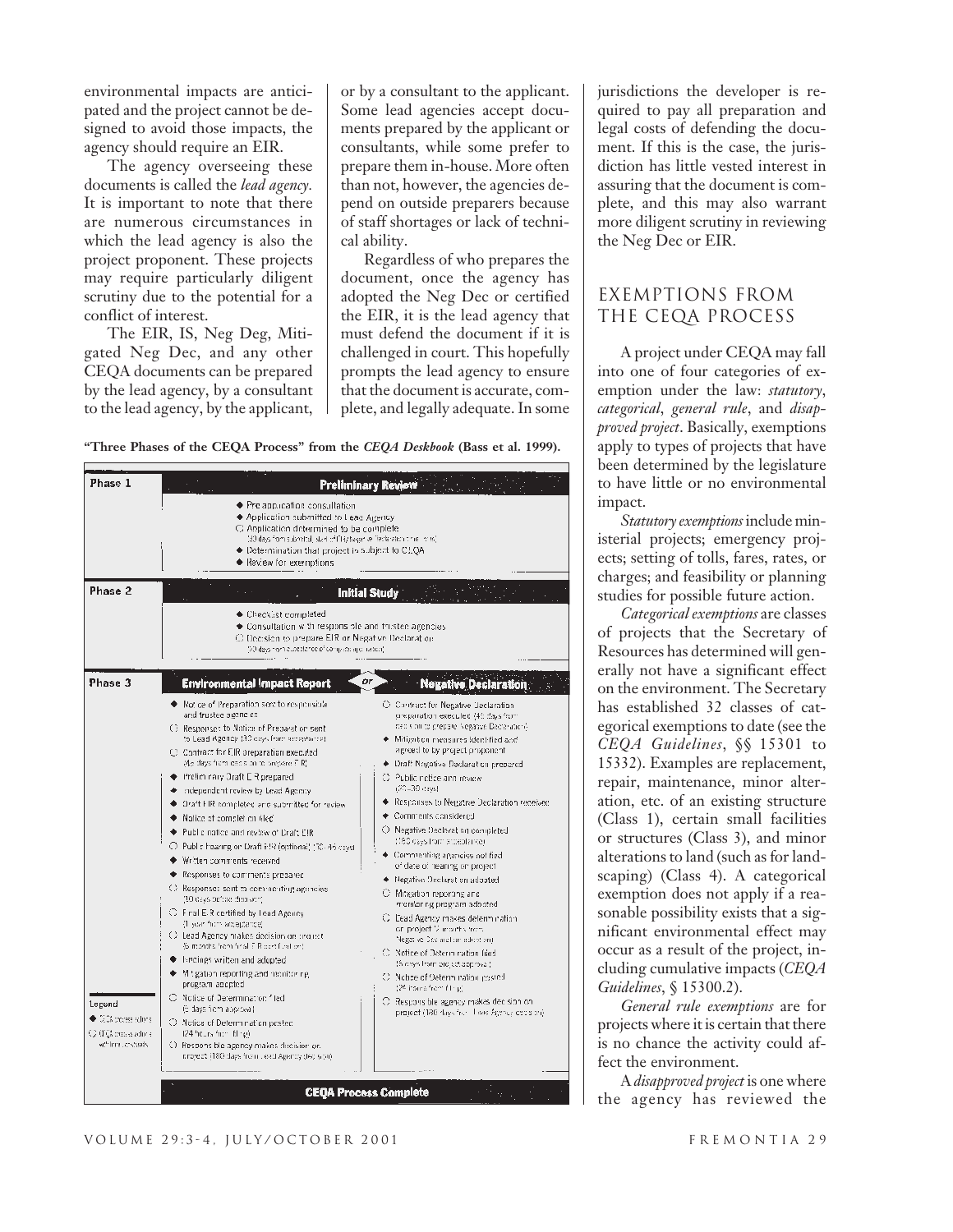project's merits but finds that it warrants a quick disapproval, and thus need not proceed with a CEQA analysis.

Exemptions do not apply if the project is shown to have significant environmental impact, involves a listed hazardous waste site, affects scenic resources within a state scenic highway, or causes significant adverse changes in the significance of an historical resource. If an agency files a Notice of Exemption (NOE), there is a 35-day statute of limitations period on legal challenges to the agency's decision that the project is exempt from CEQA (*CEQA Guidelines*, § 15062(d)).

### The Negative Declaration

A Negative Declaration must be posted for public review for no less than 20 days. At a minimum, it should be posted at the lead agency's offices, most often the city or county planning department. It is best to call the lead agency and ask where such notices are posted. Notices also may be published in a newspaper of wide circulation. Any organization or individual that specifically requests notification is entitled to be notified. Negative Declarations rely upon the information provided in an IS. Thus, if you will be interested in commenting on the IS and Neg Dec, request in advance that the lead agency notify you when the IS is completed.

If the Neg Dec is circulated to state agencies through the State Clearinghouse for comment, the review period is no less than 30 days. State involvement is triggered if the project comes under the jurisdiction of a state agency. Most often this is the California Department of Fish and Game (CDFG), which serves as trustee for California's natural biological resources. CDFG must be consulted whenever those resources, such as sensi-

tive plant or wildlife species or streams, are to be impacted.

*CEQA Guidelines* § 15063(g) states, "As soon as a lead agency has determined that an initial study will be required for the project, the lead agency shall consult informally with all responsible agencies and all trustee agencies responsible for resources affected by the project to obtain the recommendations of those agencies as to whether an EIR or a Negative Declaration should be prepared." For example, in *Fall River Wild Trout Foundation v. County of Shasta* (1999) 70 Cal. App. 4th 482, the court found that Shasta County's failure to notify the Trustee Agency of a Neg Dec violated CEQA (Bass et al. 1999).

Comments on the Neg Dec can be submitted any time during the review period. The comments are addressed to the lead agency, which is usually the local planning department; the contact person is indicated in the notice.

Prior to adopting a Neg Dec at the end of the review period, the lead agency must consider the comments received. A response to the comments is not required. The administrative body that adopts the Neg Dec varies; it may not always be an elected body such as the city council or county board of supervisors. In each case, it is best to ask the contact person named on the posted Neg Dec for clarification of the process.

If factual evidence of significant environmental impacts is presented in comments on the Neg Dec, then either the project has to be modified to avoid the impacts or an EIR must be prepared. Public controversy alone cannot trigger the requirement for an EIR; the requirement must be substantiated with factual evidence of potential significant impact. If there is conflicting evidence from experts, the agency is still required to prepare an EIR. This is known as the "fair argument standard."

After a Neg Dec is adopted, the agency must file a Notice of Determination (NOD) with the county clerk (when a local agency is the lead agency) or with the Governor's Office of Planning and Research (when a state agency is the lead agency). The NOD must also be sent to anyone who has previously requested in writing to be notified. Once the NOD is filed, there is a 30-day period in which the Neg Dec can be legally challenged. If it is not challenged during that period, the CEQA process is then complete for that project.

# Significant Environmental Impacts

Comments on the adequacy of a Neg Dec should focus on whether the project would result in *significant* environmental impacts not anticipated in the Initial Study. It is essential that the substantive comments be submitted in writing during the public comment period in order to become part of the administrative record upon which land-use decisions are made. Again, general public dissatisfaction is insufficient to document significant impacts.

How do you know what is significant? CEQA does not describe specific thresholds of significance, but § 15065 and Appendix G of the *CEQA Guidelines* (the Initial Study Checklist), provide some guidance, as shown in the sidebar on p. 31.

The *CEQA Guidelines* state, "The decision as to whether a project may have one or more significant effects shall be based on substantial evidence in the record of the lead agency." (*CEQA Guidelines*, § 15064 (f)).

In addition, an agency can adopt quantitative or qualitative thresholds that are appropriate to the environmental setting of its community. The Governor's Office of Planning and Research (OPR) has a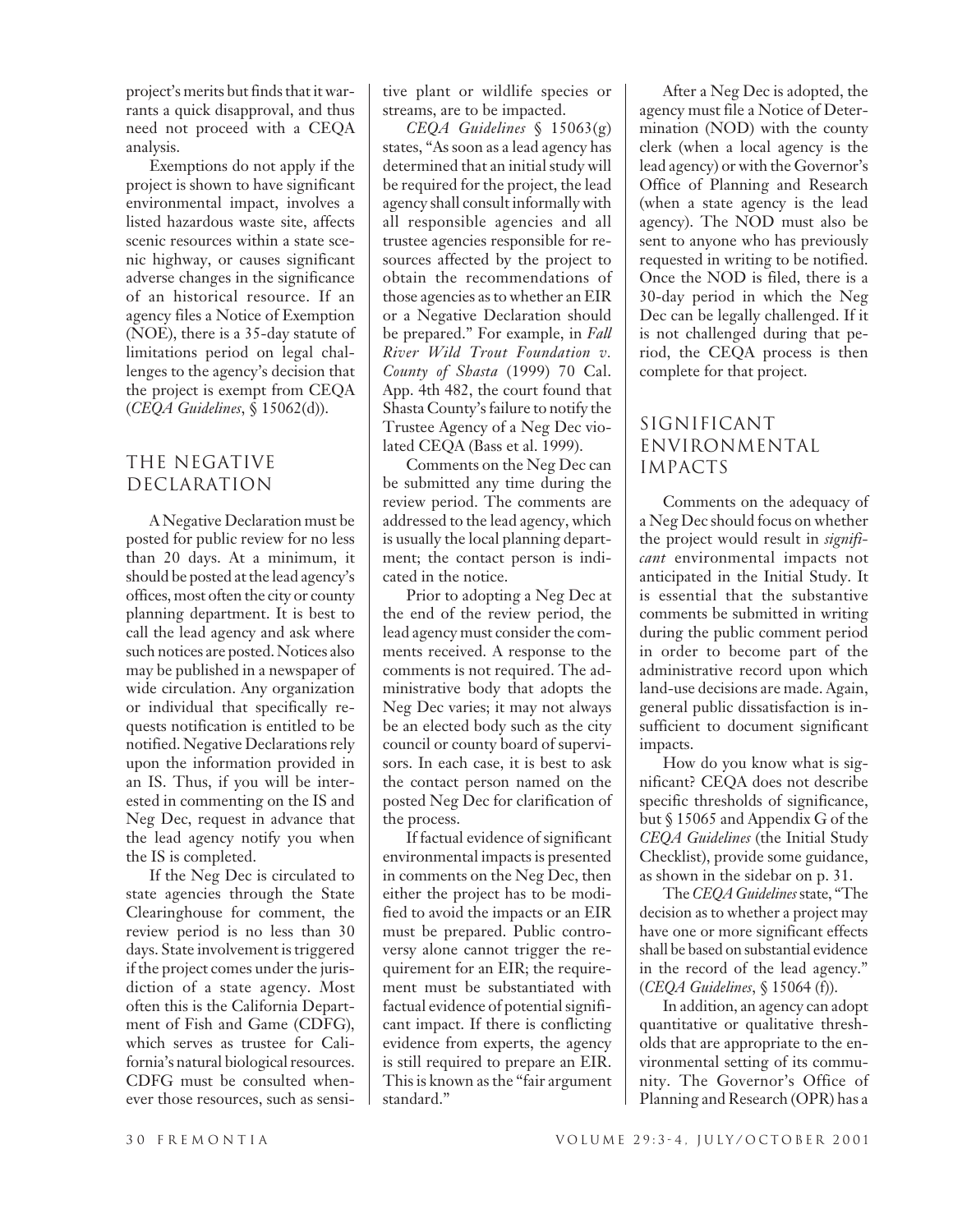publication called *Thresholds of Significance: Criteria for Defining Environmental Significance* (OPR 1994) to help agencies with this task. It is also included as an appendix in the *CEQA Deskbook* (Bass et al. 1999).

# **STRATEGIES** for Reviewing a Neg Dec

When reviewing a Neg Dec, first determine if the project description seems to include a clear description of all project features and activities that could result in a physical change to the environment. Some of the less obvious project activities that may be overlooked in the project description for a Neg Dec are related to project phasing, relationship to other projects or facilities, and infrastructure systems

# Findings of Significance

A finding of significance is mandatory where a project would . . .

- substantially degrade the environmental quality of or reduce fish or wildlife habitat.
- cause a fish or wildlife population to drop below a self-sustaining level.
- threaten to eliminate a plant or animal community.
- reduce the numbers or range of a rare, threatened, or endangered species.
- eliminate important examples of the major periods of California history or prehistory.
- achieve short-term goals to the disadvantage of long-term goals.
- have environmental effects that are individually limited—but cumulatively substantial—when viewed in the context of past, current, and reasonably anticipated future projects.

required to support the project, such as access roads, septic systems, sewer lines, and power lines. These could result in impacts outside the building area. Try to picture what will be necessary to build and operate the project, and check the project description to see that it includes all of the pieces. If necessary, ask the lead agency for clarification.

**Bakersfield cactus (***Opuntia basilaris* **var.** *trealesei***) is state- and federally-listed as Endangered, and known only from Kern County. Once abundant on the bluffs and low hills around Bakersfield, many occurrences have been extirpated by agriculture and development. Photograph by J. Carnal.**

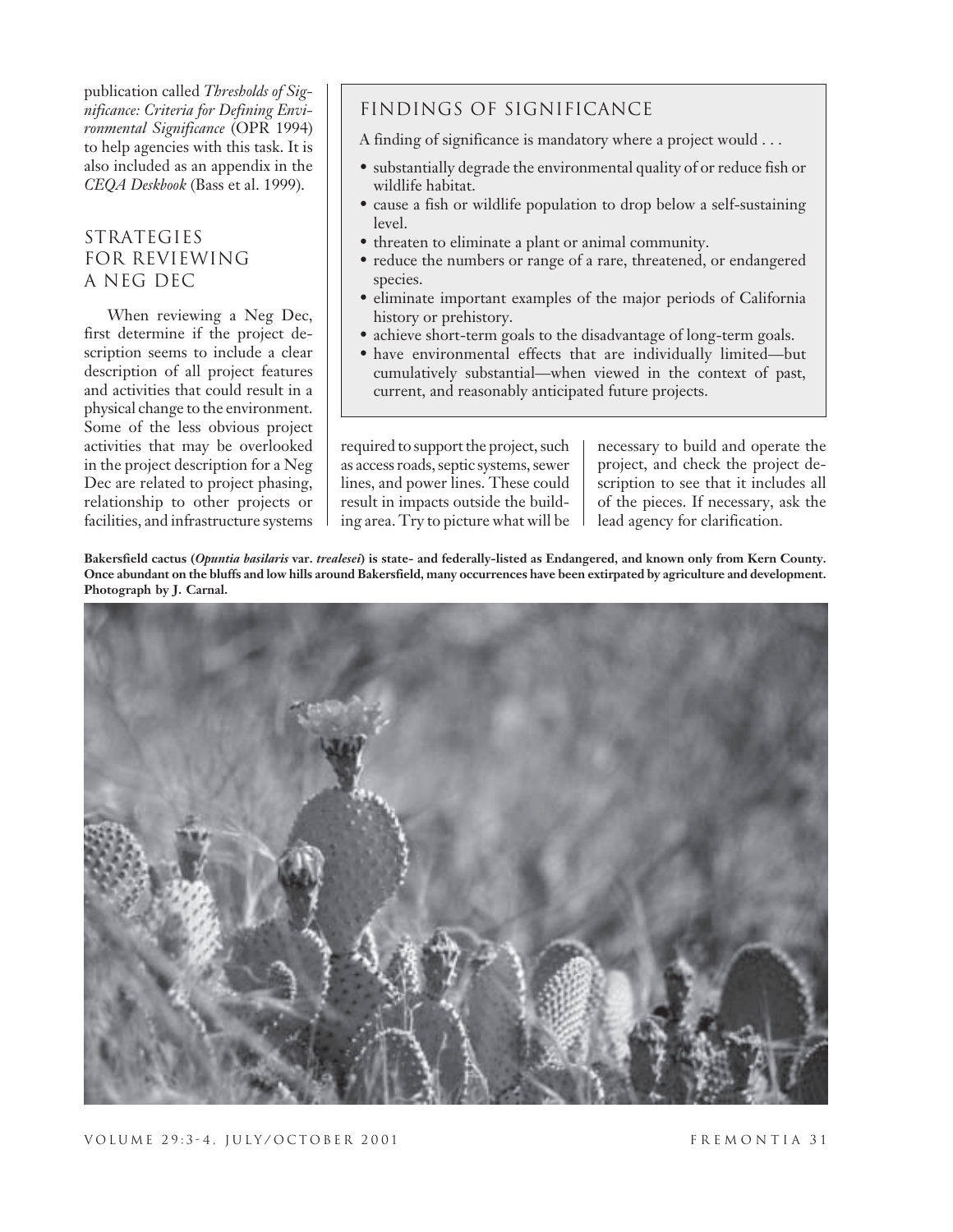

**Previously included in the genus** *Hemizonia***, the Southern tarplant (***Centromadia parryi* **ssp.** *australis***), left, is a CNPS List 1B plant from mesic areas in southern California. Its habitat has been heavily fragmented by urbanization and many populations have been extirpated. Photograph by A. Brinkman-Busi.** • **Small-leaved rose (***Rosa minutifolia***), right, is state-listed as Endangered, and is known in California from only one occurrence on Otay Mesa in San Diego County. Despite its listing status, the population was transplanted in 1997 as mitigation for a development project. Photograph by CNPS.**

The analysis of impacts in a Neg Dec is based on the Initial Study (IS). A Neg Dec does not have to be as exhaustive in its analysis of impacts as an EIR, but it should be well documented. If the IS includes only a checklist without additional text explaining the responses (including the "No" responses), or at least referencing other documents or maps, then it is *not complete*.

The IS in support of the Neg Dec should demonstrate that each potential impact, including cumulative impacts, has been carefully considered before determining that the effects would not be significant. Strong documentation is encouraged by the *CEQA Guidelines* and the outcome of CEQA case law (*CEQA Guidelines* § 15063(d); *Sundstrom v. Mendocino* (1988) 202 Cal.App.3d 296; *Leonoff v. Monterey*

*County Board of Supervisors* (1990) 222 Cal.App.3d 1337). With regard to natural resources, and rare species in particular, the documentation should include the results of a biological assessment.

The commenter should review this documentation to verify that all of the potential impacts have been considered. If they have not, then a *written comment* should be made to the lead agency indicating what impact has not been addressed. The commenter should request a response from the lead agency if he or she wants to know the lead agency's specific response to the comment.

The comments on a Neg Dec are usually included verbatim or in summary in the packets provided to the council or board of supervisors. The decision-making body needs to know of these comments in order to be fully informed. If you have any doubts whether or not this has been done, either contact your council members or supervisors personally, or get your comments into the public record by speaking at a council or supervisor meeting.

#### The EIR: Notice of Preparation

After a lead agency determines that an EIR is required, the first step is a Notice of Preparation (NOP). The NOP is intended to elicit early comments on the potential impacts of a project so that those impacts will be addressed in the EIR. The NOP is directed primarily to state and local agencies that may be affected by the project or that serve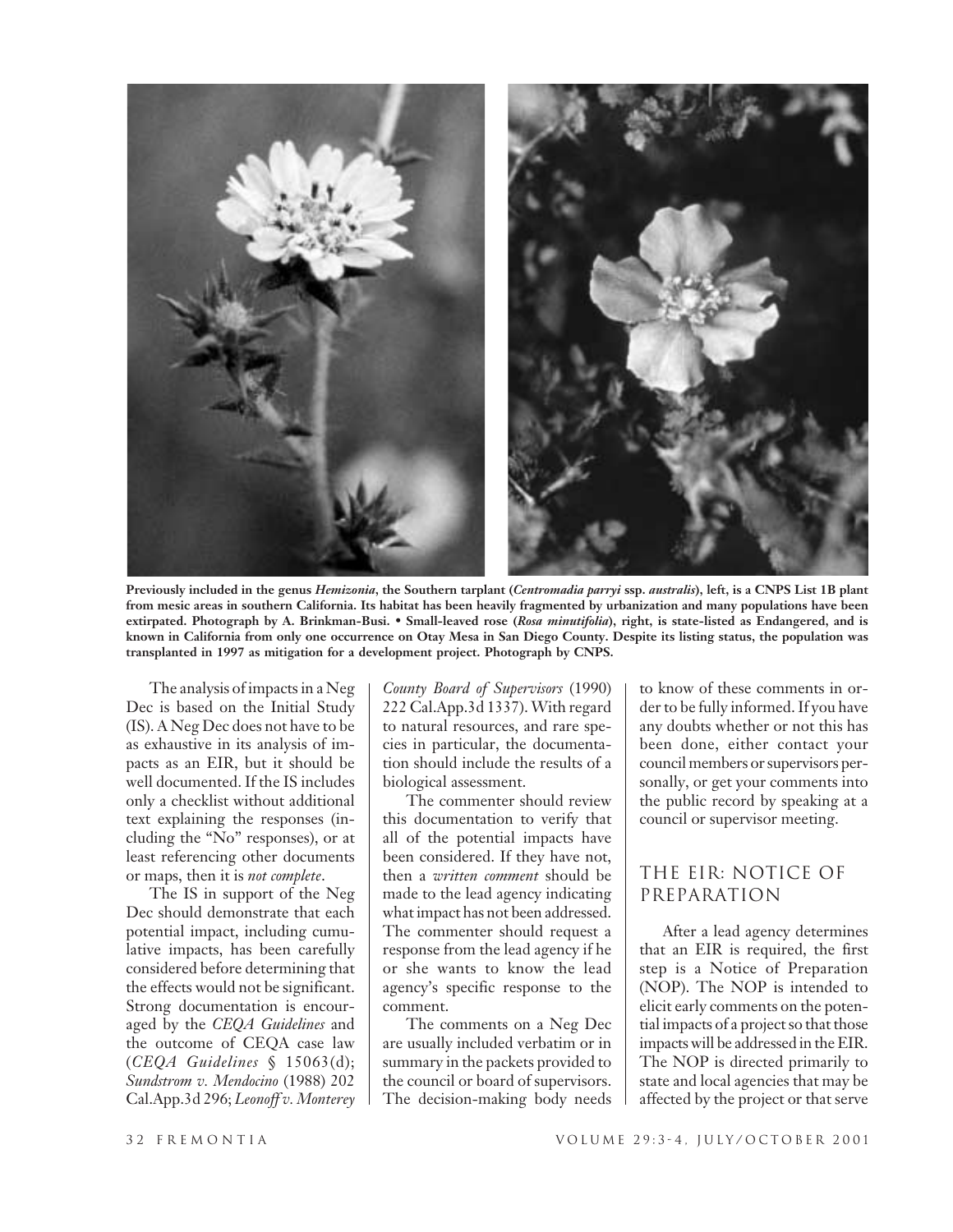as trustee agencies for natural resources, but it can be provided to individuals or organizations on request.

The NOP must provide enough information for agencies to prepare a meaningful response. It usually includes a brief description of the project, its location, and a list of environmental impacts expected to be analyzed. The agencies have 30 days to respond to the NOP, and the EIR cannot be released as a public document until after the end of the NOP response period. While it may be important for CNPS to respond to NOPs, the comments should be relatively general in nature. Citing the *CNPS Botanical Survey Guidelines* (CNPS 2001) and referencing pertinent literature should be sufficient.

#### The Draft EIR

When a Draft EIR (DEIR) has been completed, the lead agency must notify the public that the DEIR is available for review. The notice must include general information about the project; the comment period; the date, time, and location of public hearings on the project; and the location where the DEIR and all of the supplemental information referenced in the DEIR is available for review. The lead agency must also solicit comments from other agencies during this review period.

The shortest review period for an EIR is 30 days, when no state agency is involved, or by special request to the OPR. A 45-day review period is most common, while periods of up to 60 days are acceptable for more complex projects. When a state agency is involved, a 45-day review period is required. The review period should not extend beyond 90 days, according to the *CEQA Guidelines*.

It is important for commenters to be aware of the CEQA schedule. If the lead agency legally follows the *CEQA Guidelines* schedule, the argument that there was not enough time to review a document will be weakened and generally will not result in additional time for review.

# Public Hearings on EIRs

Although it is common practice for the lead agency to hold a hearing on the EIR, a public hearing is not mandatory, and public comments can be restricted to written comments only. Hearings held on projects in which the lead agency is a city or county are usually held before the planning commission. The lead agency will provide public notice (according to *CEQA Guidelines* § 15087) about the time and place of the public hearing.

It is important to provide the comments on an EIR in writing, although they can also be presented verbally at a hearing. Written comments are generally more complete and articulate, and have a better chance of eliciting a complete response in the final EIR (FEIR).

However, it is wise to also present your comments verbally at a public hearing, because sometimes the decision makers have not had enough time themselves to fully review all of the documents, and their decisions may be swayed by the type and amount of comments that are received at the public hearing (which may or may not reflect both sides of the story).

Be aware that the lead agency holds two hearings: one on the adequacy of the EIR, and one on the merits of the project. The fact that these hearings are sometimes held at the same meeting or are even combined can be confusing. Before a project can be approved, however, the agency must certify the EIR, so even if the two hearings are held at the same meeting, action on the EIR must be taken before a vote is taken on the project. If comments on the EIR are requested, it is to the commenter's advantage to focus those comments on factual content as it relates to the adequacy of the EIR. While it is certainly permissible to make comments on the merits of the project during the EIR hearing, they may have no relevance to the factual content of the EIR, and may not be considered later at the project hearing.

The best time to comment on the merits of the project is at the project hearing, when the city council, board of supervisors, or other group is deciding whether or not to approve the project. Since this decision is made on the project as it is described in the EIR, it is appropriate to refer to this document when commenting on the merits or problems of the proposed project. While an emotional appeal is out of place at the EIR hearing, it may be appropriate and effective at the project hearing. If you are unclear about the process when you are at a hearing, do not be afraid to ask. The purpose of the hearings, after all, is to receive public input.

#### The Final EIR

At the end of the DEIR comment period, the lead agency must respond in writing to comments received. The responses are provided in a final EIR which indicates who commented, what the comments are, what the responses are, and any changes required in the text of the DEIR to fill omissions or correct errors of fact. Sometimes the FEIR is published as an addendum to the DEIR, and sometimes the entire DEIR and the response to comments are published together. There is no comment period on the FEIR.

When the lead agency is a local jurisdiction, the EIR (Draft and Final) is often presented to the county planning commission. The planning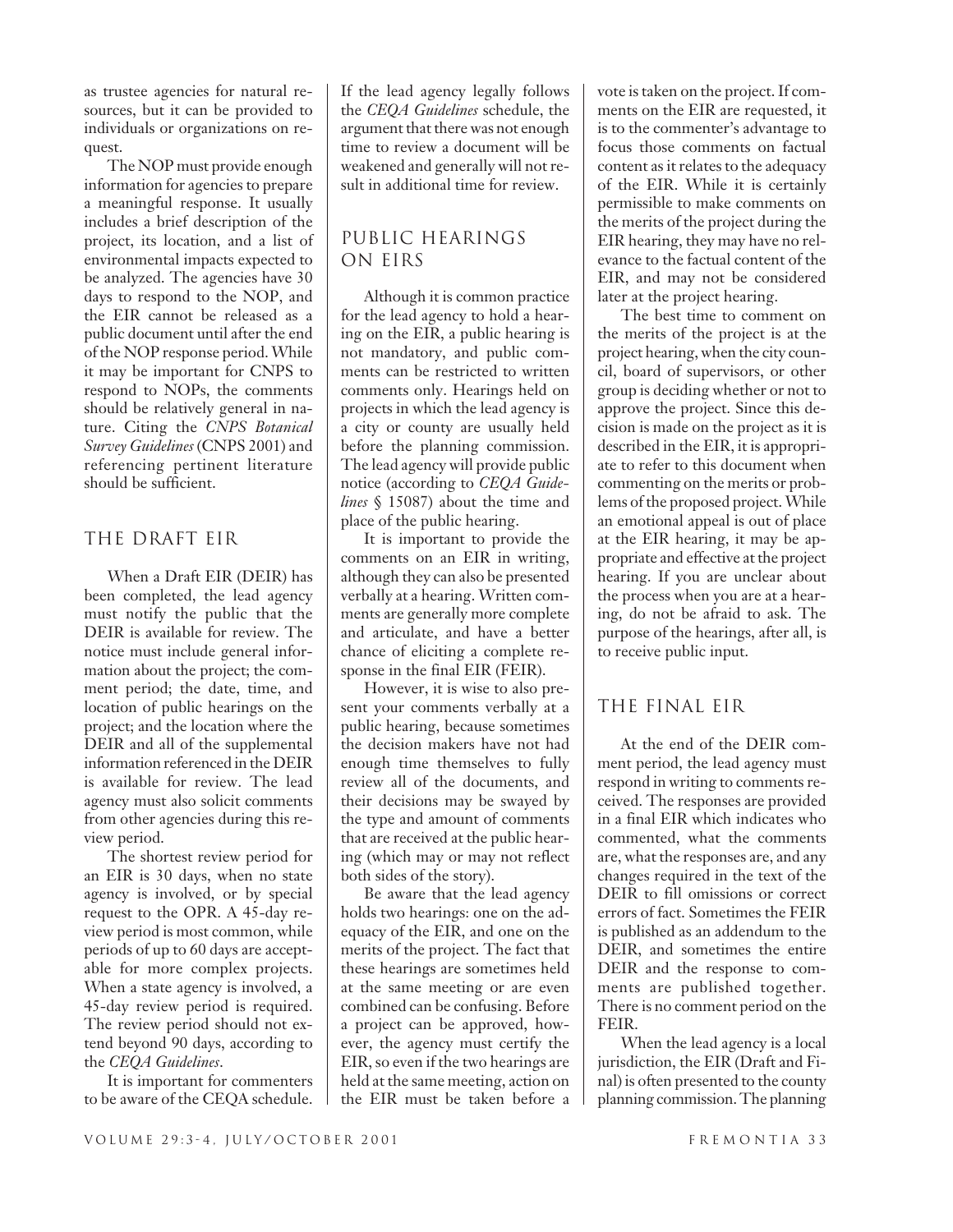

**San Diego mesa mint (***Pogogyne abramsii***) is restricted to vernal pool areas in northern San Diego County. It is state- and federally-listed as Endangered, and is seriously threatened by urbanization, trash dumping, and off-road vehicles on San Diego mesas. Photograph by C. Martz.**

commission will forward a recommendation as to whether or not to certify the EIR to the board of supervisors or the city council. The supervisors or the council certify the EIR at another public hearing.

By certifying the EIR, the lead agency is acknowledging that it is aware of all of the reasonably foreseeable environmental impacts of a project. This contributes to the

body of knowledge used in deciding whether or not to approve a project. If there are significant unavoidable impacts expected from the project—that is, impacts that cannot be mitigated to a less than significant level—a "statement of overriding considerations" must also be adopted. This statement explains the justification for allowing these impacts to occur.

Once an EIR is certified, there is a 30-day period during which the EIR can be challenged in court. This period is the statute of limitations. CEQA also provides for statutes of limitations in other situations. For instance, if an agency does not perform a CEQA review when it should have, aggrieved parties have 180 days from the date of project approval to file a legal challenge.

# Strategies for Providing CEQA **INPUT**

Each local CNPS chapter can comment with its collective voice by appointing a representative to remain involved with the CEQA process on a regular or case-by-case basis. A recognized organization may have more influence with decision makers than private individuals.

In making comments, individuals should consider whether their input would be most effective in supporting a unified group statement, or whether it should be used to make an independent contribution as a private citizen. A variety of comments from individuals on the factual content of an EIR should not be a cause for confusion, but contradictory statements from individuals and groups on the merits of a project may work at cross purposes.

The *CEQA Guidelines* (see the sidebar on p. 35) are an important resource to use when commenting on an EIR, but it is important to remember that the *Guidelines* are, in fact, just that. The Courts, however, have often deferred to them in determining compliance with the law. They are updated by the legislature every two years in order to reflect the outcomes of case law. Court cases involving CEQA are also reported on the California Environmental Resources Evaluation System (CERES) website at *ceres.ca.gov*.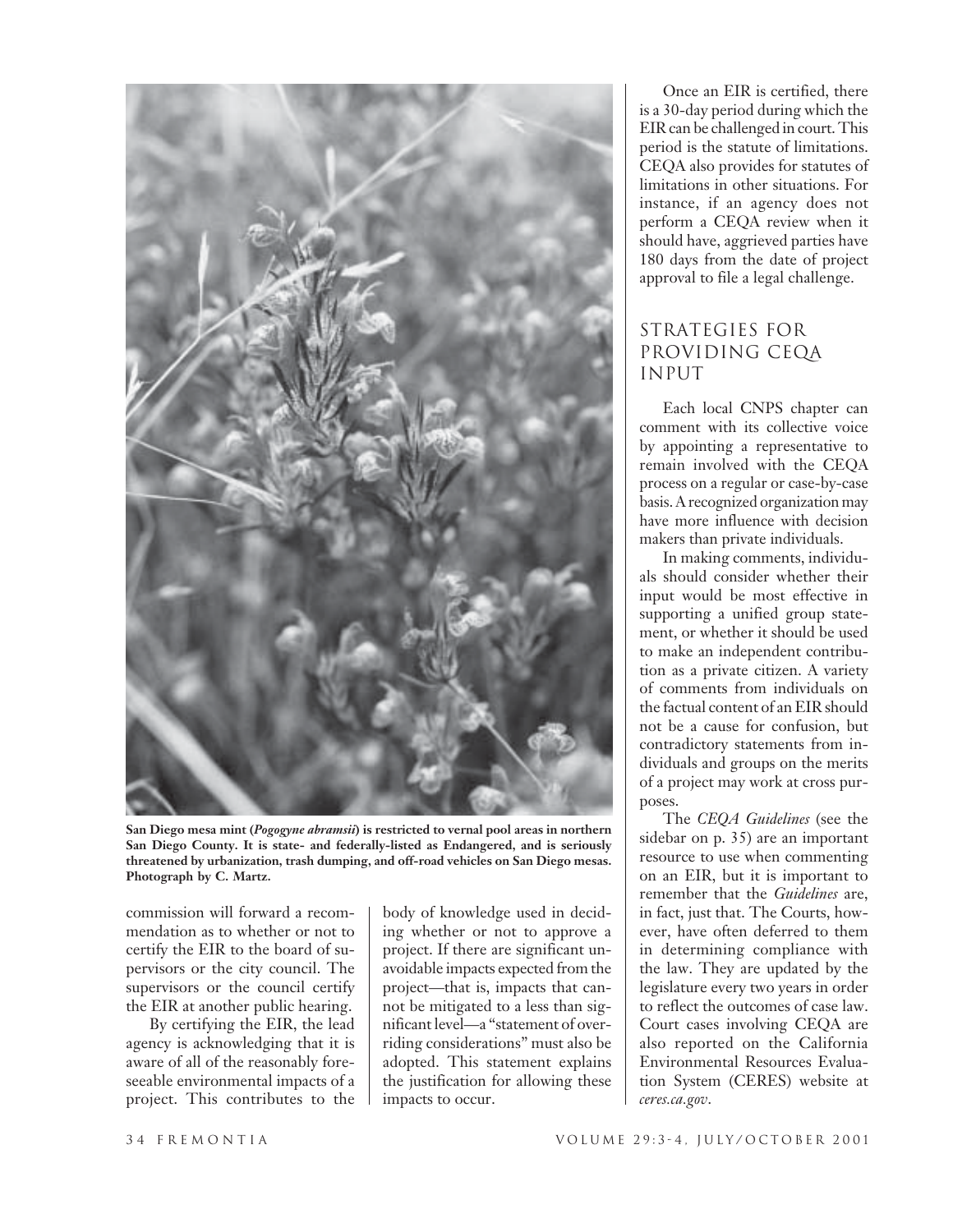# Insights from CEQA Guidelines (§ 15204) for commenting on a CEQA **DOCUMENT**

"In reviewing draft EIRs, people should focus on the sufficiency of the document in identifying and analyzing the possible impacts on the environment and ways which the significant effects of the project might be avoided or mitigated. Comments are most helpful when they suggest additional specific alternatives or mitigation measures that would provide better ways to avoid or mitigate the significant environmental effects." (§ 15204(a)).

"In reviewing Negative Declarations, persons and public agencies should focus on the proposed finding that the project will not have a significant effect on the environment. If persons and public agencies believe that the project would have a significant effect, they should:

- 1) Identify the specific effect,
- 2) Explain why they believe the effect would occur, and
- 3) Explain why they believe the effect would be significant." (§ 15204(b)).

"Reviewers should explain the basis for their comments, and whenever possible should submit data or references offering facts, reasonable assumptions based on facts, or expert opinion supported by facts in support of the comments."  $(\$ 15204(c))$ .

"Reviewing agencies or organizations should include with their comments the name of a contact person who would be available for later consultation if necessary." (§ 15204(d)).

It is helpful to have a copy of the *CEQA Guidelines* when determining if an EIR is adequate. The *Guidelines* can be obtained from the State Department of General Services, Publication Section, P.O. Box 1015, North Highlands, CA 95660, or online at *ceres.ca.gov/ceqa*.

There are also two excellent references to CEQA: *Guide to the California Environmental Quality Act* (Remy et al. 1999, \$70) and *CEQA Deskbook* (Bass et al. 1999 with 2001 update, \$60). These references are updated and published annually by Solano Press Books. The *Deskbook* is described as a "handy, illustrated approach to CEQA" whereas the *Guide* is more in-depth. Both include a copy of the *CEQA Guidelines*. These references are highly recommended because they are

thorough, clear, and provide an update of changes to CEQA and the outcome of case law. (Solano Press Books contact information: (800) 931-9373, *www.solano. com*, or P.O. Box 773, Point Arena, CA 95468.)

#### Reviewing EIRs: The Basics

When reviewing an EIR, first read the project description and determine if it seems complete. If there is an obvious omission, then the physical impacts may not have been addressed in the chapter on environmental impacts. If the project description is not complete, then the EIR probably is not thorough enough to be legally adequate. The EIR must disclose all of the reasonably foreseeable impacts and provide an impartial factual assessment of whether they would be significant.

Also review the mitigation measures and determine if they require changes in the project design that would result in additional environmental impacts, and whether those impacts have been addressed. For instance, if the fire department requires a secondary access road as mitigation for impacts to public safety, have the impacts of that road been addressed?

Review the mitigation measures for obvious infeasibility or a lack of specificity. CEQA requires mitigation measures in an EIR for all potentially significant impacts. A project may gain approval because it appears that all of the potentially significant impacts can be reduced to nonsignificance via appropriate mitigation. Of course the impacts will be reduced only if the mitiga-

**Many-stemmed dudleya (***Dudleya multicaulis***) is a List 1B plant from southern California. Though it is relatively widespread, it is clustered in distribution and seriously threatened by development and large transportation projects. Photograph by R. Bittman.**

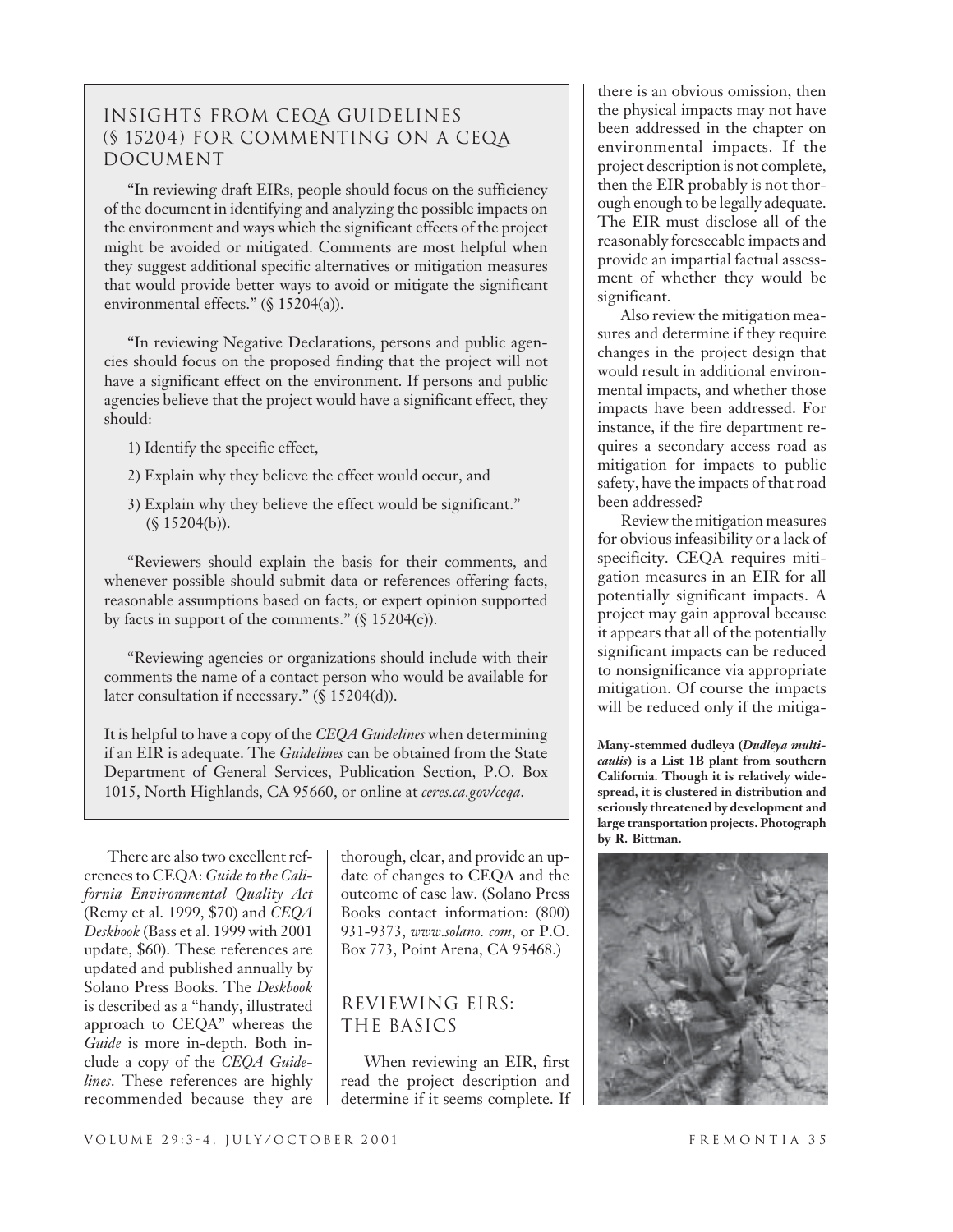# Points to Consider When Commenting on a CEQA Document

- Be aware of the lead agency, its process, and the deadline dates. Do not hesitate to call the contact person at the lead agency and ask questions.
- Gain some familiarity with the *CEQA Guidelines*.
- Visit the project site. If it is inaccessible, contact the lead agency to arrange for a site visit.
- Check the project description for completeness. Does it include everything that might cause a physical impact?
- Have all of the required CEQA components been addressed? An EIR should include: Summary, Project Description, Environmental Setting, Environmental Impacts, Mitigation Measures, Alternatives, Cumulative Impacts, Growth-Inducing Impacts, and Organizations and Persons Consulted.
- Do any of the mitigation measures require a change in the project design that would cause an impact, and has the impact been addressed?
- Do the mitigation measures seem feasible and likely to be effective?
- Provide comments in writing.
- Support your comments with facts whenever possible. This helps to make the comments specific and will garner a more complete response in the final EIR. Broad statements usually receive short responses. Focus comments on the adequacy of the EIR as opposed to the merits of the project.
- Use a professional tone. Constructive criticism is important. Adopt the attitude that the lead agency needs your information and that your input will help in making the best decision.

tion is feasible, measurable, and specific.

Mitigation measures that rely on further study have been found not to be adequate in case law. Look for terms such as "consult with," "study further," "strive to," and "facilitate" in the mitigation measure and consider whether the mitigation measure will be effective when couched in this way, or if a more definitive measure is needed. Terms such as "shall" and "must" better indicate that a mitigation measure is mandatory.

Mitigation measures should include an objective and describe what the specific measure(s) is, who will implement it, where it will happen,

and when. Depending on the measure, there should also be performance standards (i.e., what needs to be accomplished in order for the mitigation measure to be considered completed) and contingent measures or remediation in the event the mitigation fails.

Read the chapter on environmental impacts, particularly the disciplines of which you have knowledge. Does the EIR seem to provide enough information on which to base the conclusion of whether an impact is significant or not? Next check the reference section. Does it seem that appropriate experts were consulted? Are there any omissions in consideration of the environmental setting that would change how impacts are viewed? Has the project adequately addressed all indirect impacts, such as the impacts of providing water to the project?

Are any essential disciplines left out of the discussion altogether? An EIR usually addresses impacts to land use, public safety, noise, air quality, traffic, vegetation and wildlife, public services, visual factors, geology and soils, hydrology and water quality, and archaeological, historic, or cultural resources. If no impacts are found, the discipline may be discussed under "Impacts Found Not to be Significant" rather than in the impacts section.

The weakest parts of an EIR often are found at the end of the document in the analysis of alternatives, cumulative impacts, and growthinducing impacts. Read these sections carefully and comment specifically on any ways in which these sections are not complete. Is there another environmentally superior alternative that should be addressed? Is there a neighboring project that is missing from the cumulative impacts analysis? Is this project causing a particular habitat to be divided into pieces that, from a regional point of view, results in significant biological impacts? Is there a discussion of the potential for growth-inducing impacts, and are those impacts adequately considered?

It is important to present comments in writing, and with a professional tone. The more facts supplied, the less likely a comment will simply be dismissed as "comment noted" in the Final EIR. Above all, don't be daunted by an EIR. An EIR is supposed to be informative and understandable. If it isn't, ask for more explanation.

# How to Monitor Mitigation

After the CEQA process is completed, how can interested in-